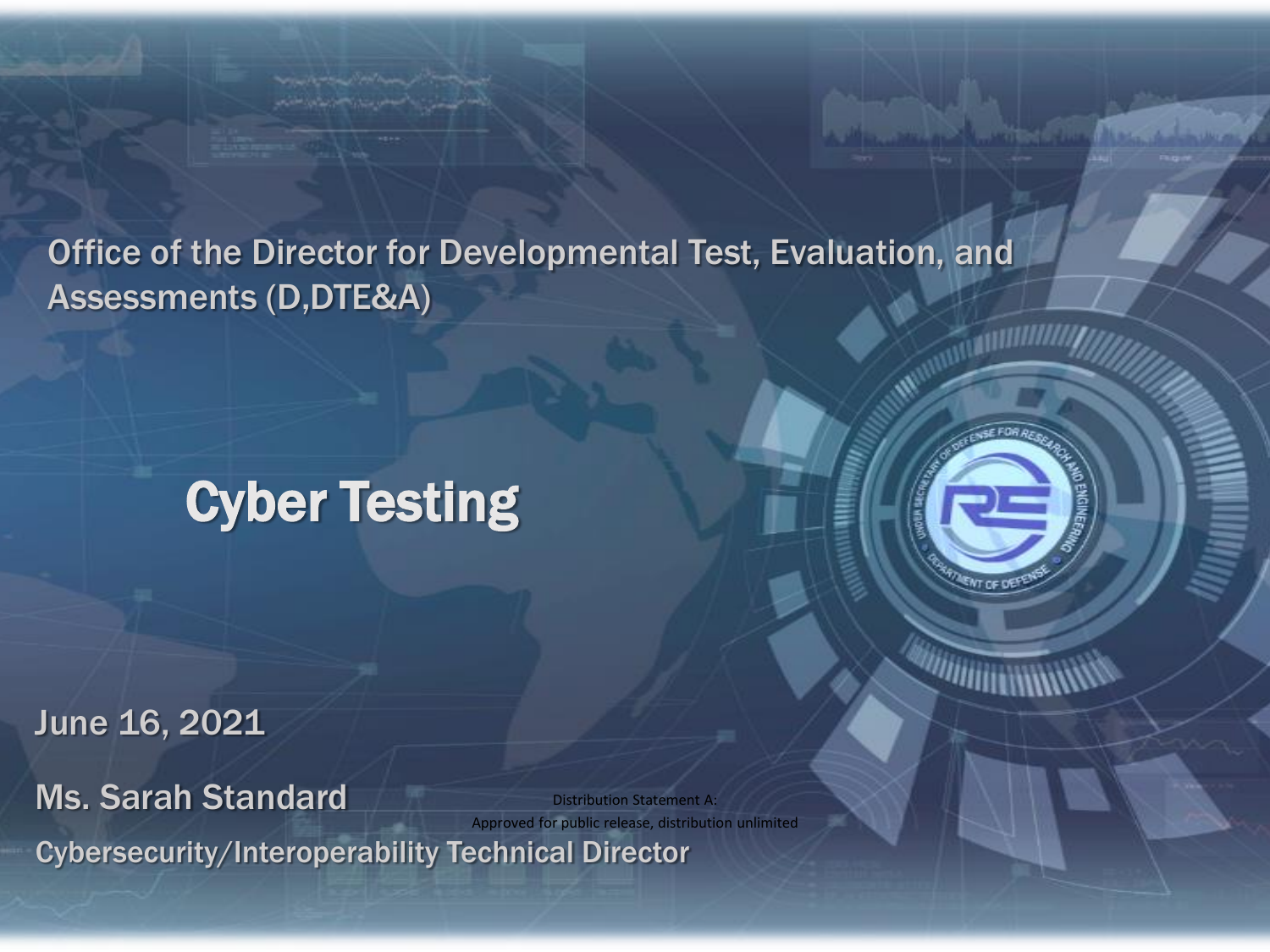

## *Agenda*



- Cyber Test and Evaluation (T&E) Challenges and Opportunities
- Ongoing and Planned Initiatives in Developmental Test, Evaluation and Assessments (DTE&A) for Cyber T&E
- Cyber T&E in 5+ Years
- **.** Industry Evolution



Approved for public release, distribution unlimited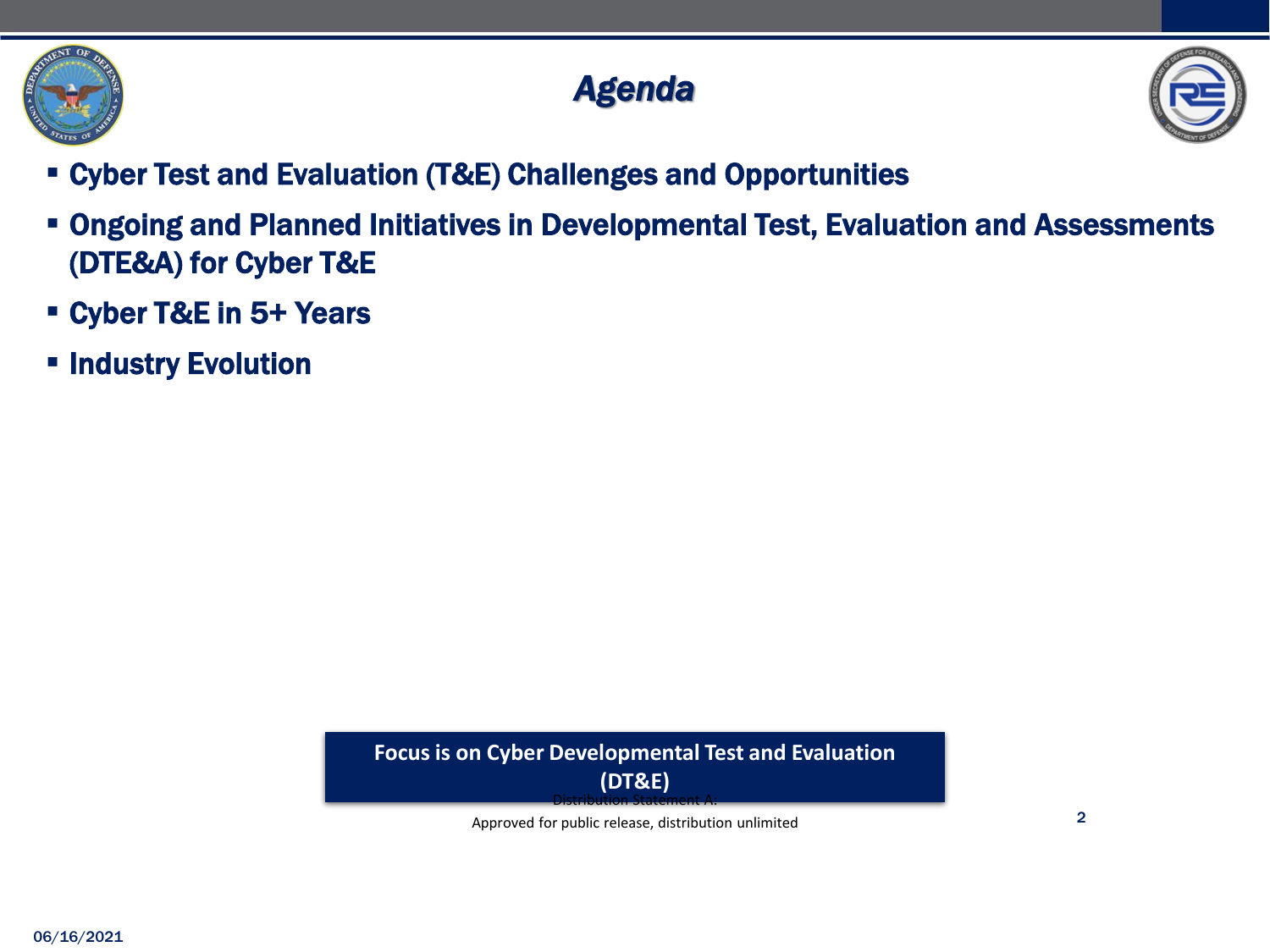



### **Expresidential Directive defined "cyber restaurity" Challenges = History** "Cybersecurity" – DoDI 8500.01

- Requires all DoDI Information Technology to meet 10 "requirements" including in the areas of:
	- 1. Risk Management: DoD transitioned policy from the information assurance (IA) certification and accreditation checklist process to Risk Management Framework (RMF) Assessment and Authorization (A&A)
	- 2. Operational Resilience The ability of systems to resist, absorb, and recover from or adapt to an adverse occurrence during operation that may cause harm, destruction, or loss of ability to perform mission-related functions
	- 3. Integration and Interoperability manage interface risk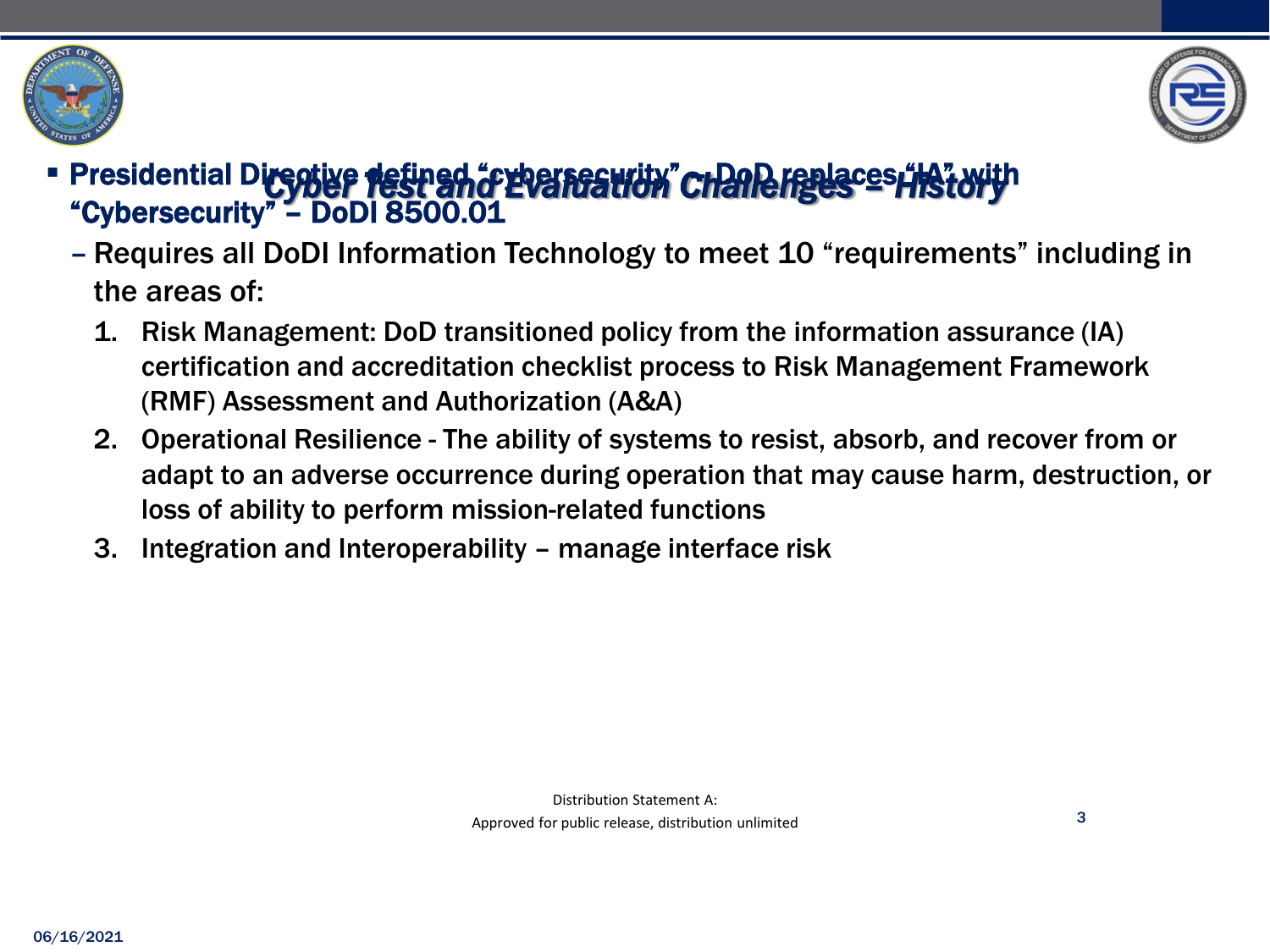

## *Results?*



- DoD published the "shift left" guidance, Guidebooks for RMF, cybersecurity T&E (2015)
- Getting an Authorization to Operate (ATO) under RMF became the focus for Developmental Test and Evaluation (DT&E) contracts – and remains so today
	- Vulnerability scanning
	- Apply Security Technical Implementation Guides
- In Operational T&E, Red Teams successfully demonstrate systems with ATOs are vulnerable, typically to low level threat tactics
- What went wrong?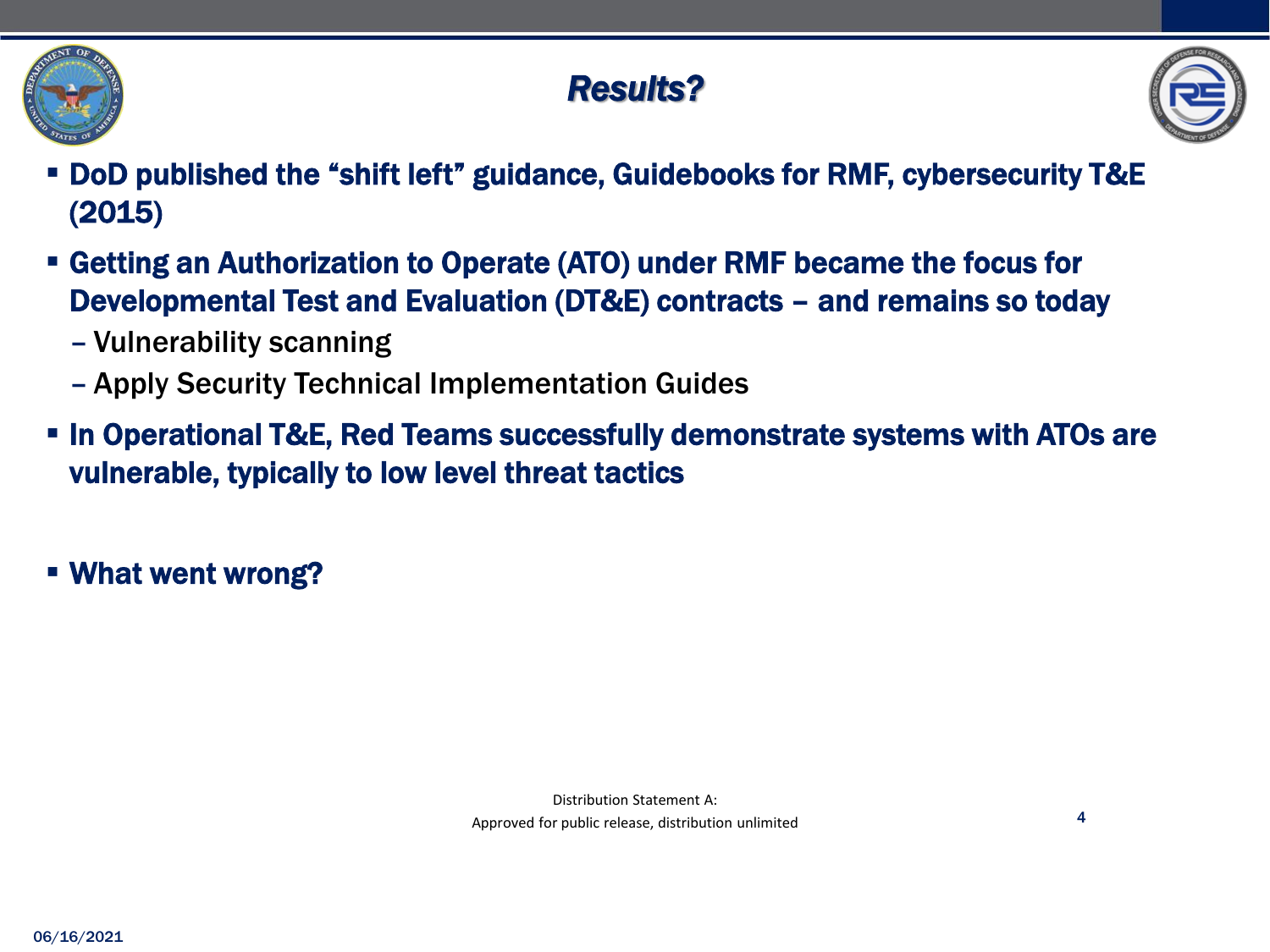

### *Cultural Changes Lagged*



5

- **E** Intentions good
- Execution and resources continue to be poor or too late
- **Education and awareness all RMF focused** 
	- RMF is a separate, parallel effort
	- "Program cyber person"
	- RMF is sufficient

### **.** Threat and mission have a back seat to the ATO

- Not elevating cyberspace as an operating environment for every system
- Common Enterprise IT protection checklist mindset versus operational resilience needs – think like a hacker

### ▪ Contracts focused on RMF for cyber DT&E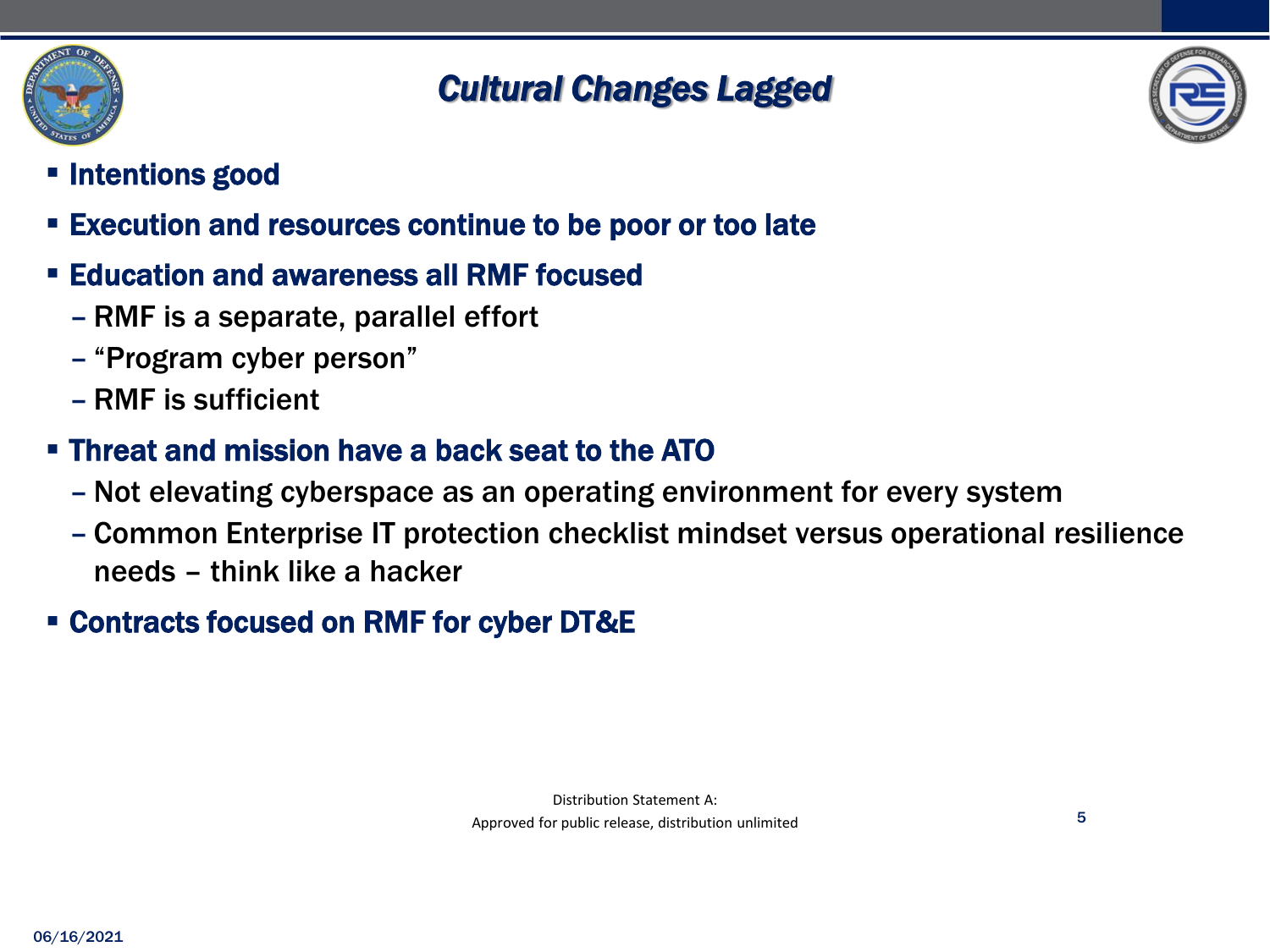

## *Top 10 Program Excuses for Dodging Cyber Testing…*



6

#### The 11 top 10 excuses gathered from the Operational Test Agencies:

- 1. The DOT&E Memo is only a recommendation for Programs under DOT&E Oversight. We are not under DOT&E Oversight so we don't have to comply with the memo.
- 2. The cybersecurity for my program is inherited
- 3. No true governance behind Cybersecurity DT&E It's only a guidebook
- 4. We have done enough testing through RMF or we already have an ATO. RMF covers the DT test requirements
- 5. FedRAMP should cover all of our testing requirements
- 6. The coordination process to get the system tested is too long and we need to field the system
- 7. This is not in our TEMP so we don't have to do it
- 8. We don't have a TEMP so we don't have to do cyber DT/OT.
- 9. You're the tester, you can't make up requirements for the program
- 10.The CSE does not apply to our program even though we have joint users across the services and agencies. We are just a business system.
- 11.This testing is not covered in our RFP. Therefore, we cannot conduct testing.

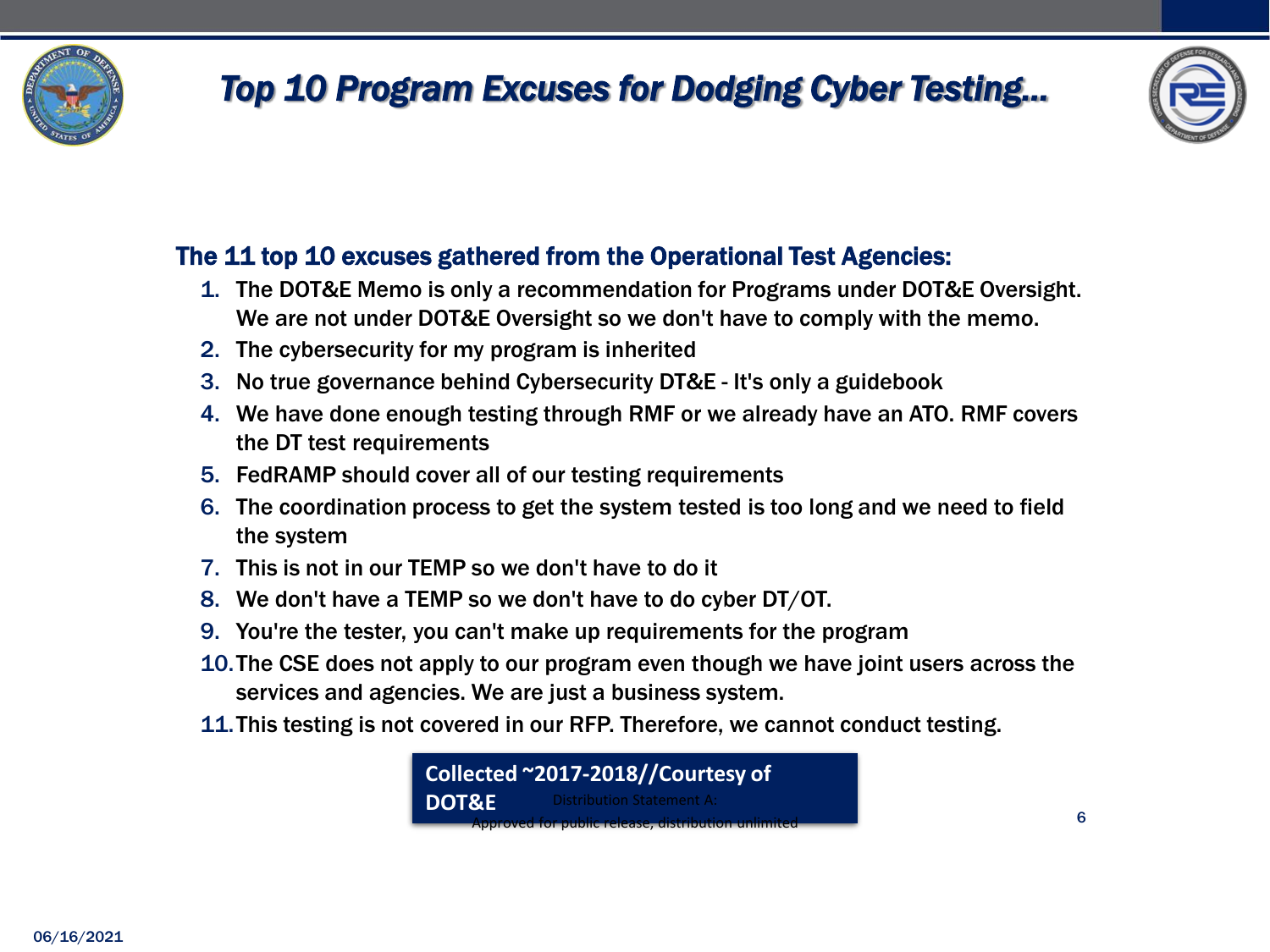

## *Along the Way…*



- Requirements: Joint Staff published update to the required System Survivability Key Performance Parameter (SS KPP) to include a mandatory Cyber Survivability Endorsement (CSE)
- Strengths
	- CSE Implementation Guide (yet another guidebook)
	- Focus on Prevent Mitigate and Recover (instead of NIST Protect, Detect, React, Recover) to align to SS KPP pillars
	- Mission and threat relevance
	- Ten Tailorable Cyber Survivability Attributes (CSAs)
- Weaknesses
	- Only "joint" programs or "joint interest" programs required to go through the Joint Staff requirements process
	- Coupled to the RMF controls

Distribution Statement A: Approved for public release, distribution unlimited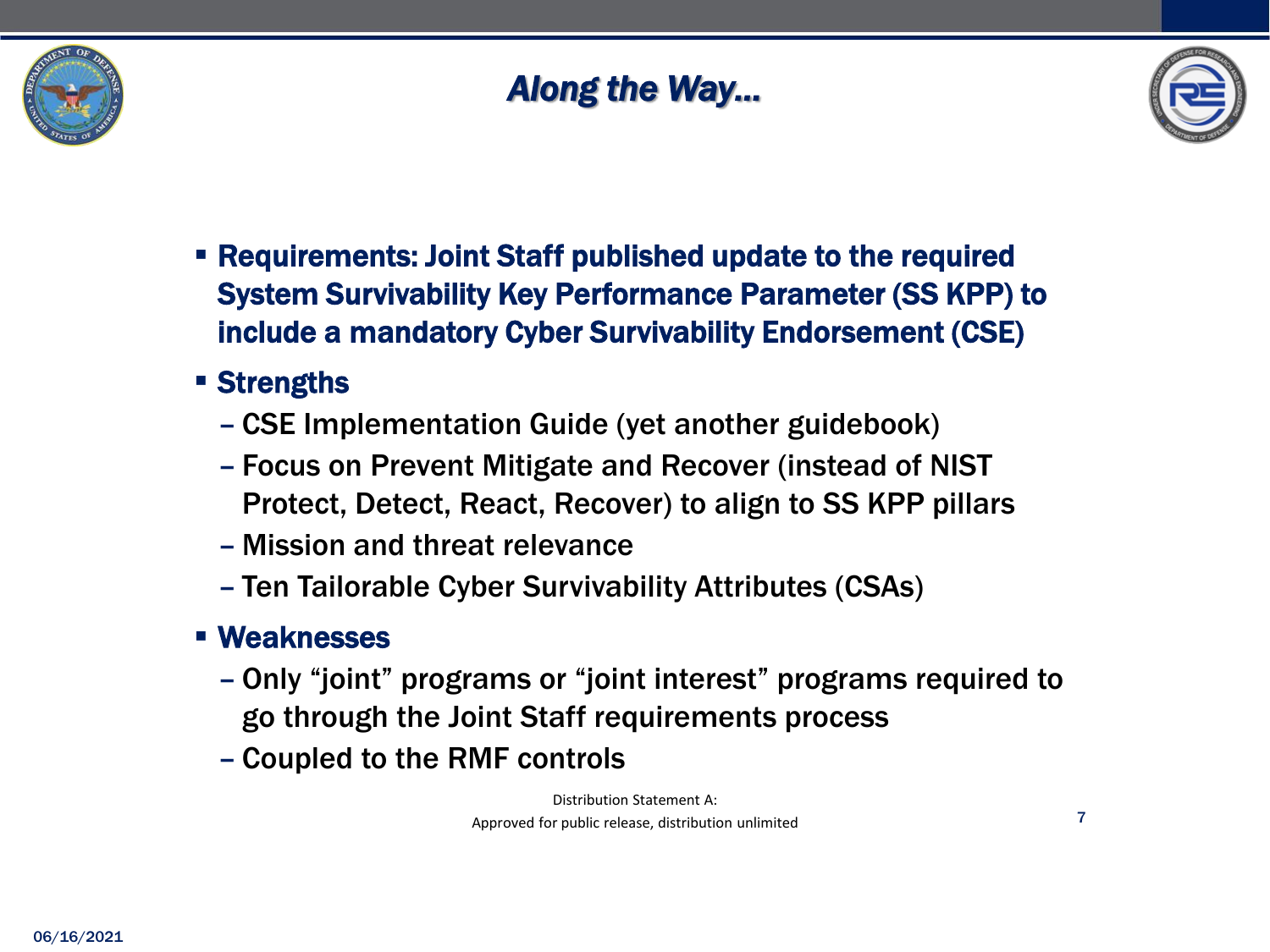

## *Cyber Test and Evaluation Today*



#### ▪ DoD cyber DT&E capability improvements

- Cross-service collaboration and sharing; workforce standards
- Cyber range expansion (capability, capacity, demand)
- Integrated Cyber Test Teams with Contractor
- Government DT&E integrated with government OT&E
- 2020: Version 2.1 of the DoD Cybersecurity T&E Guidebook published
- "RMF is necessary, but not sufficient"
- Mission-based Cyber Risk Assessments (MBCRAs) are required
	- Cyber Table Top, Mission Risk Assessment Process for Cyber
	- Essential for scoping test, attack surface and criticality analysis
	- Helps program, helps tester, helps operational user, helps developer
	- Improves overall engineering merging with other disciplines in program protection

#### ▪ Service requirements moving toward requiring CSE for all programs and "cyber resilience"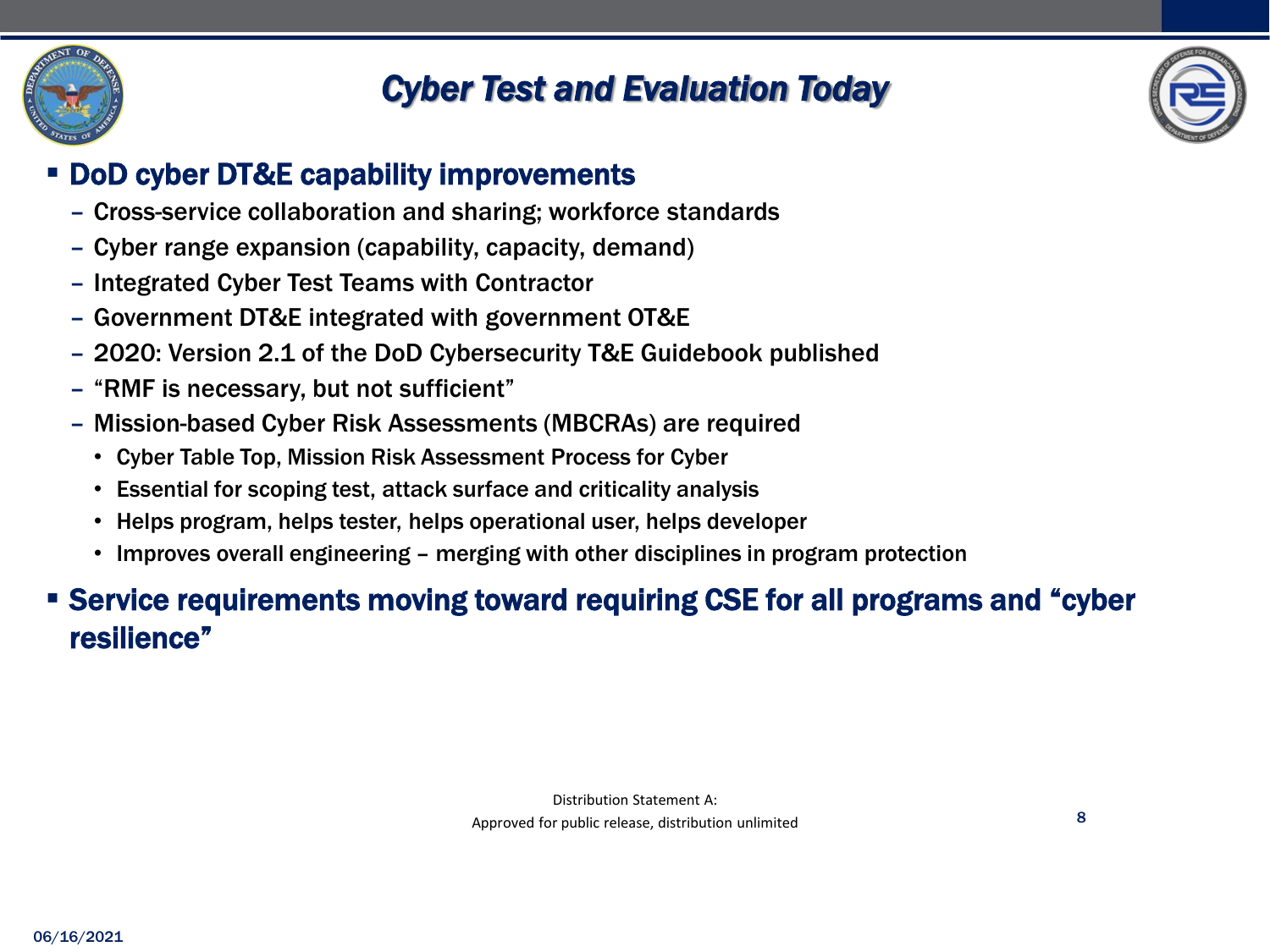

## *Cyber Testing Challenges Today*



#### ▪ Programs do not (universally)

- Address requirements beyond RMF, even with CSAs
	- Still no operational resilience requirements
- Require recurring cyber T&E by contractors
- Require mitigations by contractors beyond RMF non compliance (eMASS)
- Perform or resource adequate government cyber DT&E
- Involve test organizations early enough
- Overwhelming amount of policy and guidance lacking consistency and clarity with heavy RMF emphasis
	- Lags guidance
- OT&E routinely finds DoD systems to be various degrees of "cyber secure", but usually not very secure or very enduring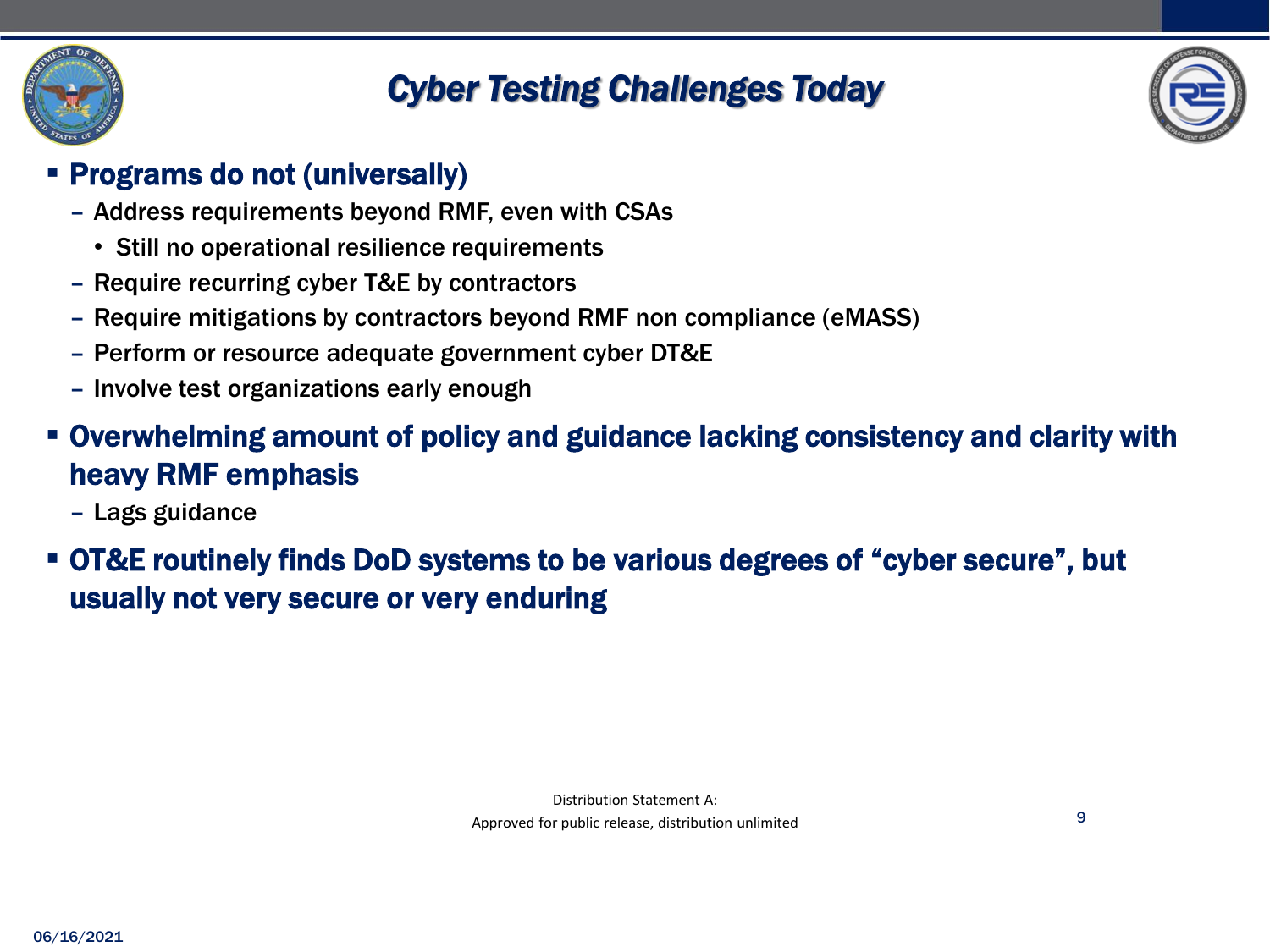

## *Ongoing Challenges in Today's Landscape*



10

#### **Culture change still lagging**

- Acknowledge the insider threat is valid at any point in the lifecycle
- Cyberspace is a warfare environment all the time (during system development and post fielding)
- Keeping up with cyber test responsibilities (commercial cloud, DevSecOps, Non-Developmental Item)
- Legacy programs don't update requirements to address threat

### ▪ Repurpose old program documents, copy and paste

– Not devoting the necessary up front critical thinking

#### ▪ Engineering standards for resilience and test not mature

- What is "resilience," what is "survivability?"
- How to test and measure resilience, survivability?
- What is my threat?
- Can't test on that test asset!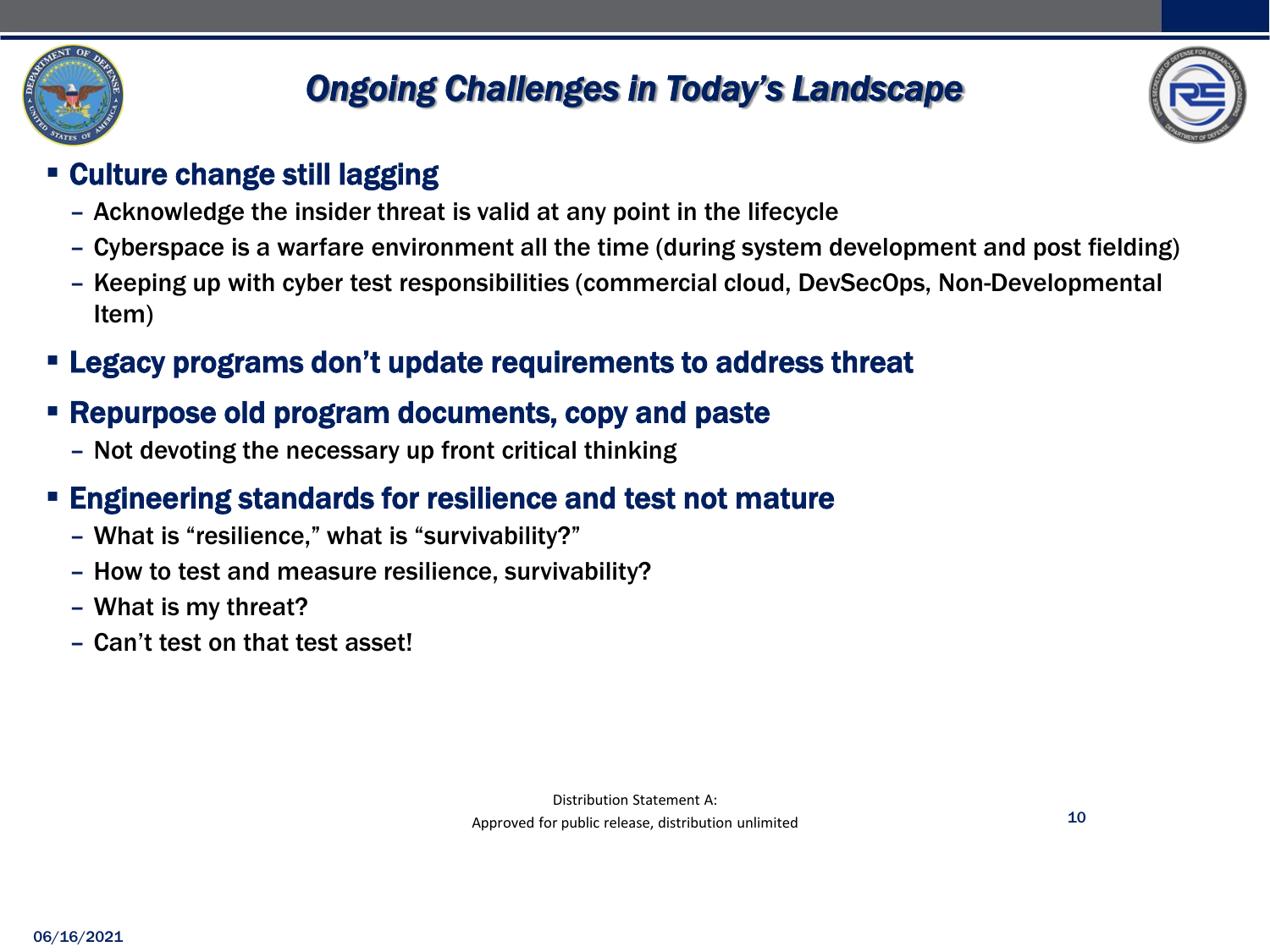



- No sustainment cyber T&E planned (or required)
- **.** Intelligence community is lagging on ability to articulate cyber threat sharing those details with industry is hard
	- Active efforts ongoing to improve cyber intel support to acquisition
- Rapid acquisition go fast, skimp on test
- Risks are not well understood Think like a hacker!
	- Development and test environments (at every level in the supply chain) hardware, software, firmware, networks
	- Development and test processes (code reuse, open source, COTS)
	- Development and test tools
	- Hidden dependencies (e.g. infrastructure, water, power, HVAC, Internet of Things)
	- Commercial clouds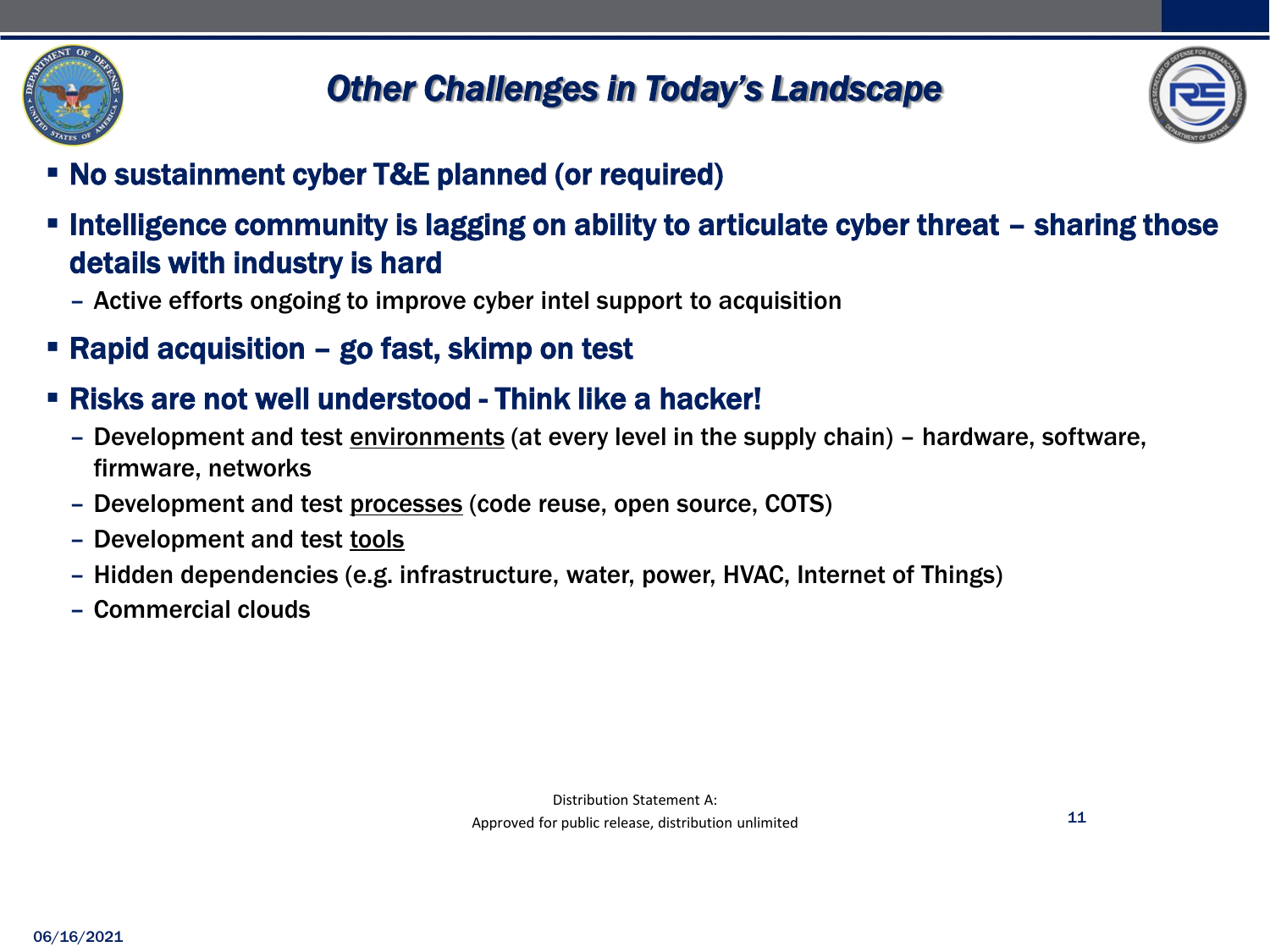

## *What's needed?*



#### ▪ Addressing these challenges requires a robust cybersecurity process

- NEED: Clarity in acquisition policy
- IMPROVE: Thorough cyber and test requirements provided to contractor, informed by government cyber testers
- IMPROVE: Engineering resilience into the system informed by government cyber testers – contractor innovation
- IMPROVE: Early and thorough DT&E using a threat tactics and mission capabilities informed approach – SHIFT LEFT
- IMPROVE: Continuous feedback to the development engineers for action test, fix, re-test
- CONTINUE: Operational testing that informs acquisition and employment decisions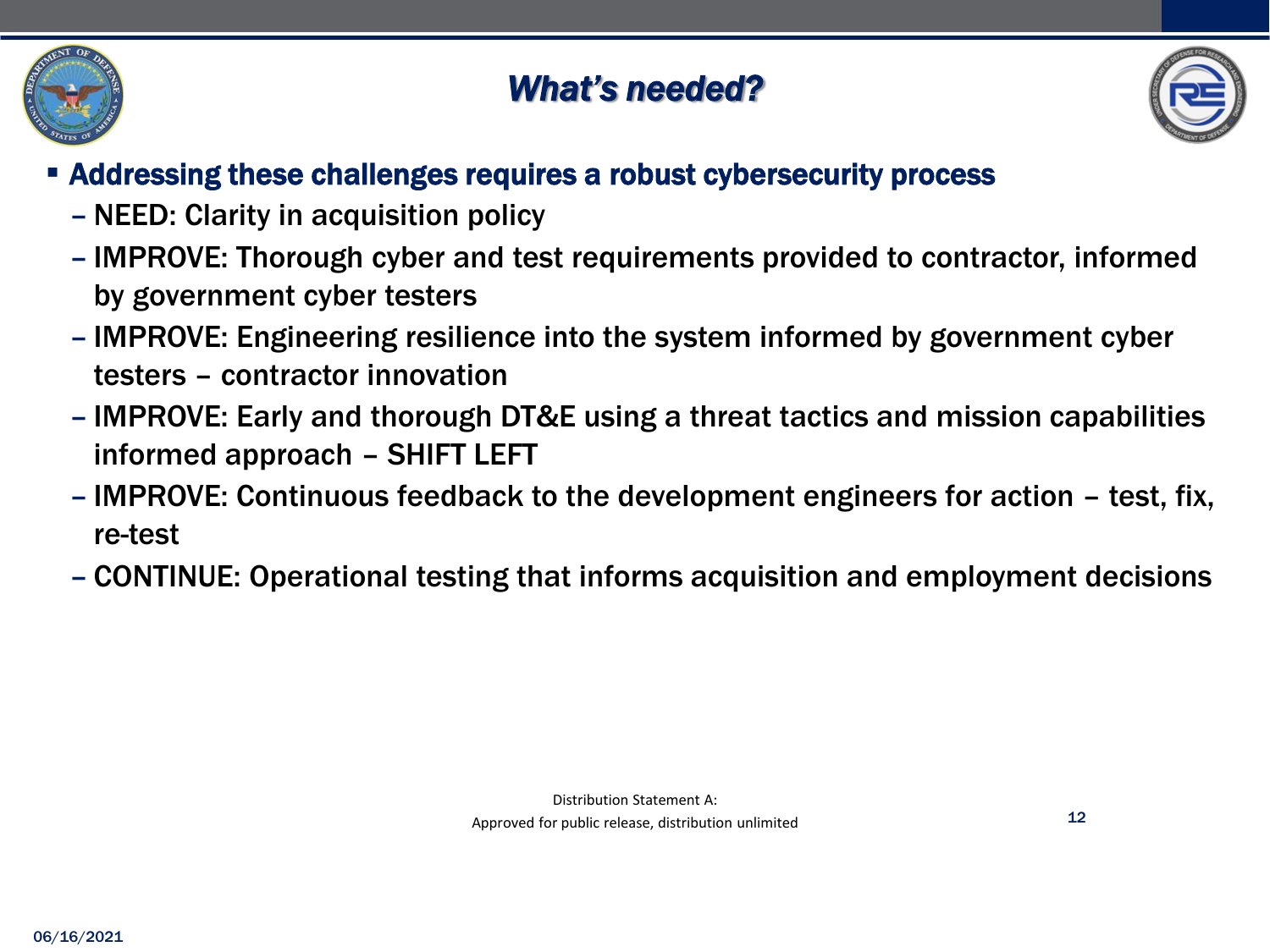

## *Now and Future: Ongoing Initiatives in DTE&A*



### ▪ Shift Left in Cyber (SLiC)

- Engage cyber analysts and testers with programs early – measure impact
- Focus on developer/contractor testing, to include developer and test environment, processes, tools (supply chain)
- Multiple DT&E events, not singular after system is complete, not just scans and control assessment
- Push for DT&E results to inform ATOs

#### ▪ Ongoing collaboration

- Cyber Developmental Test Cross-Service Working Group
- Cyber Survivability Endorsement Working Group (cross-OSD)
- Multiple "dot-connecting" for programs, test organizations, OSD and Service
- Teaming: Federally Funded Research and Development Centers, University Affiliated Research Centers, Systems Engineering Research Center

13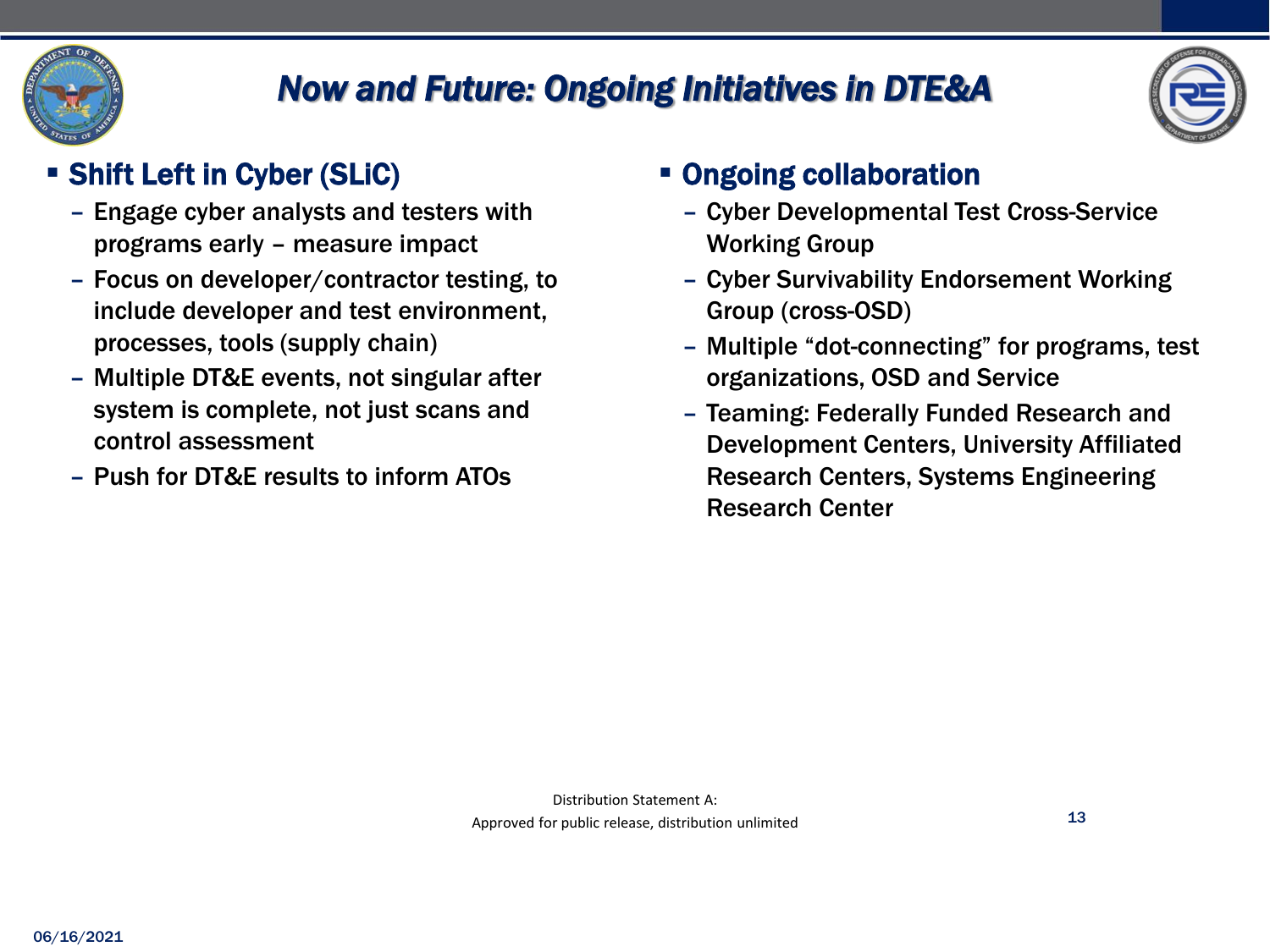



14

- PWN2H0NE private bug bounty on an acquisition program using only DoD cyber testers
	- Increase diverse cyber DT&E on the component/sub system
	- Expand DoD cyber tester knowledge, skills, abilities
- Ontology for Attacks in Cyber Risk Assessments (OACRA)
	- Map cyber attacks documented in prior Cyber Risk Assessments (CRA) to a common framework
	- Enable efficient information sharing and machine reasoning
- Policy and Guidance mission-risk, threat-focused, continuum of cyber T&E, resilience engineering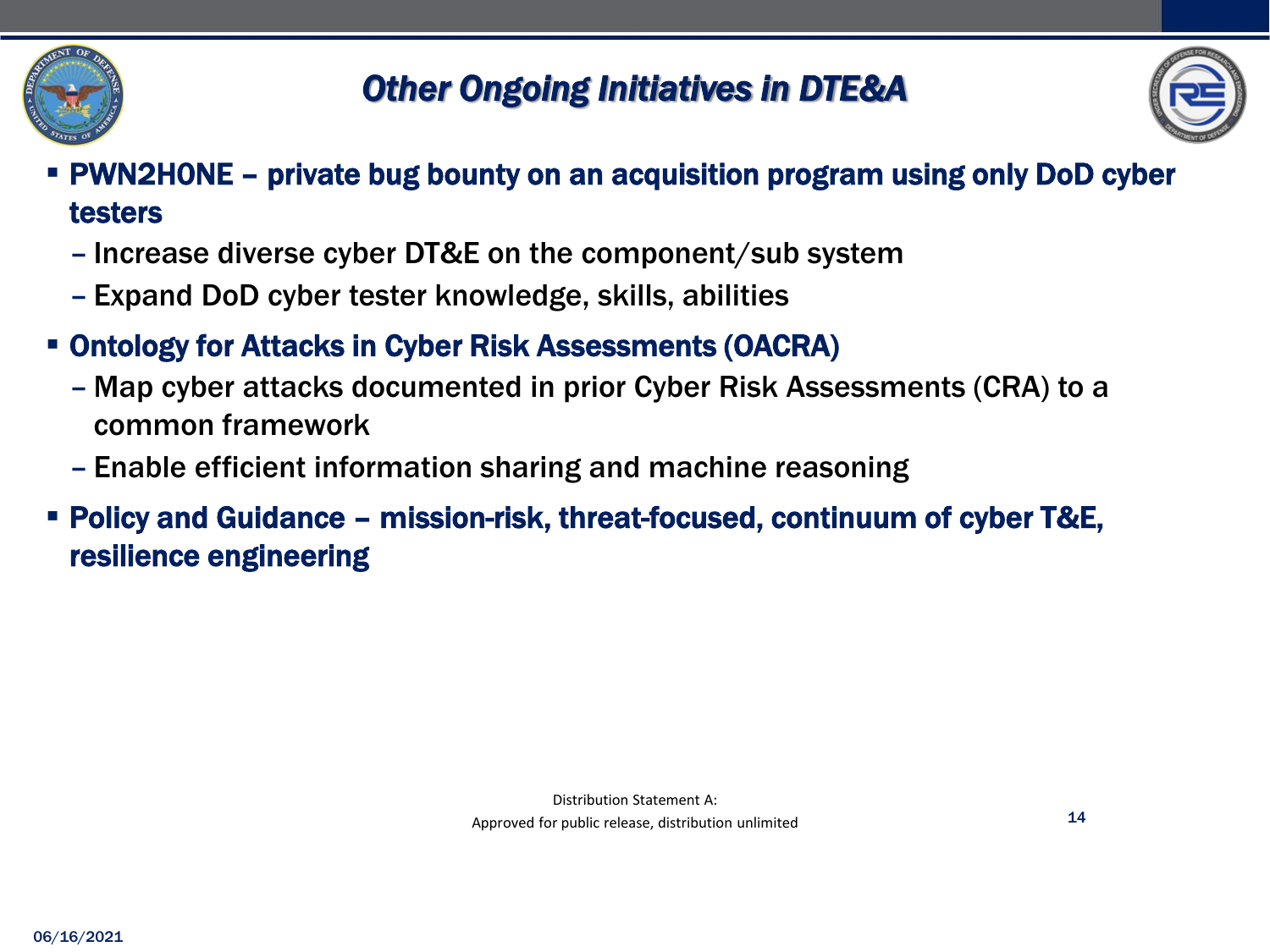

## *In Work: Joint DT/OT Cyber T&E Memo*



15

**E** Approach: A dual-signature memorandum replacing the existing single-signature "cybersecurity procedures" memorandum to update and refine prior guidance

#### ■ Themes:

- Threat and mission-informed early, recurring activities defined by program cadence
- Share more: closer integration of contractor/government, as well as DT/OT
- Expand data collection and analysis to include software assurance, system recovery, supply chain risks, security of developmental environments, cloud and other specialized testing
- Align memo and Cybersecurity T&E Guidebook (what-to-do guidance matched with how-to-do-it resources)
- Support Adaptive Acquisition Framework and DoDI 5000 policies

**Promote a "shift left" mindset, perform testing early and often!**

Distribution Statement A:

Approved for public release, distribution unlimited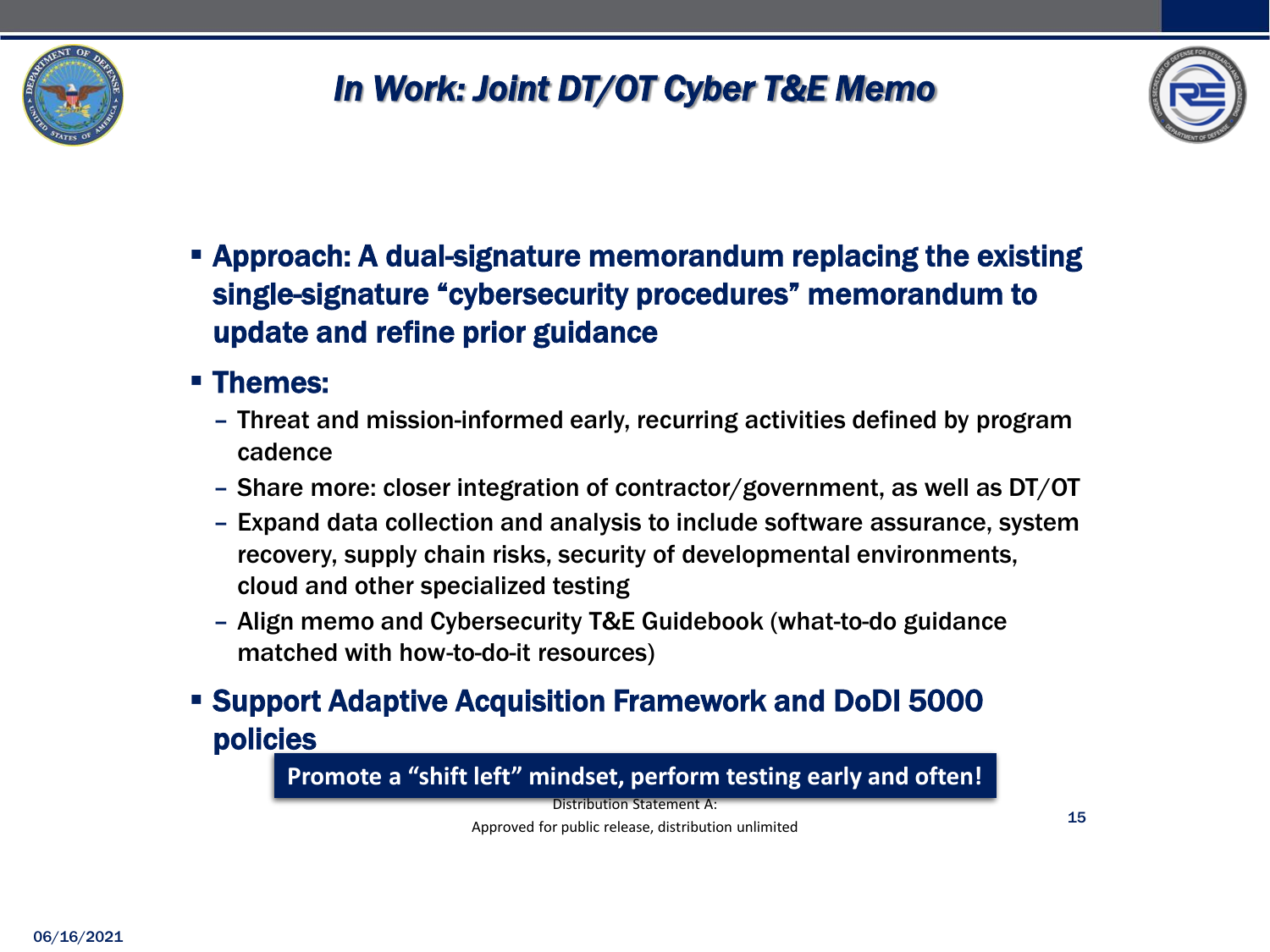

## *In Work: Cybersecurity T&E Guidebook v3*



- Provide the "how to" for gathering required data described in the Joint DT/OT memo
- Promote early integrated cyber T&E
- Support varied cyber test cadences under the new Adaptive Acquisition **Framework**
- Easier to use web-based format
- Improve guidance for
	- Cyber/electronic warfare testing
	- Cyber Supply Chain Risk T&E
	- Automated cyber T&E
	- Planning and documentation
	- Measuring resilience and survivability
	- Testing recover and response in DT&E
	- Testing maintenance processes in DT&E

16

- Evaluating and reporting
- Sustainment cyber T&E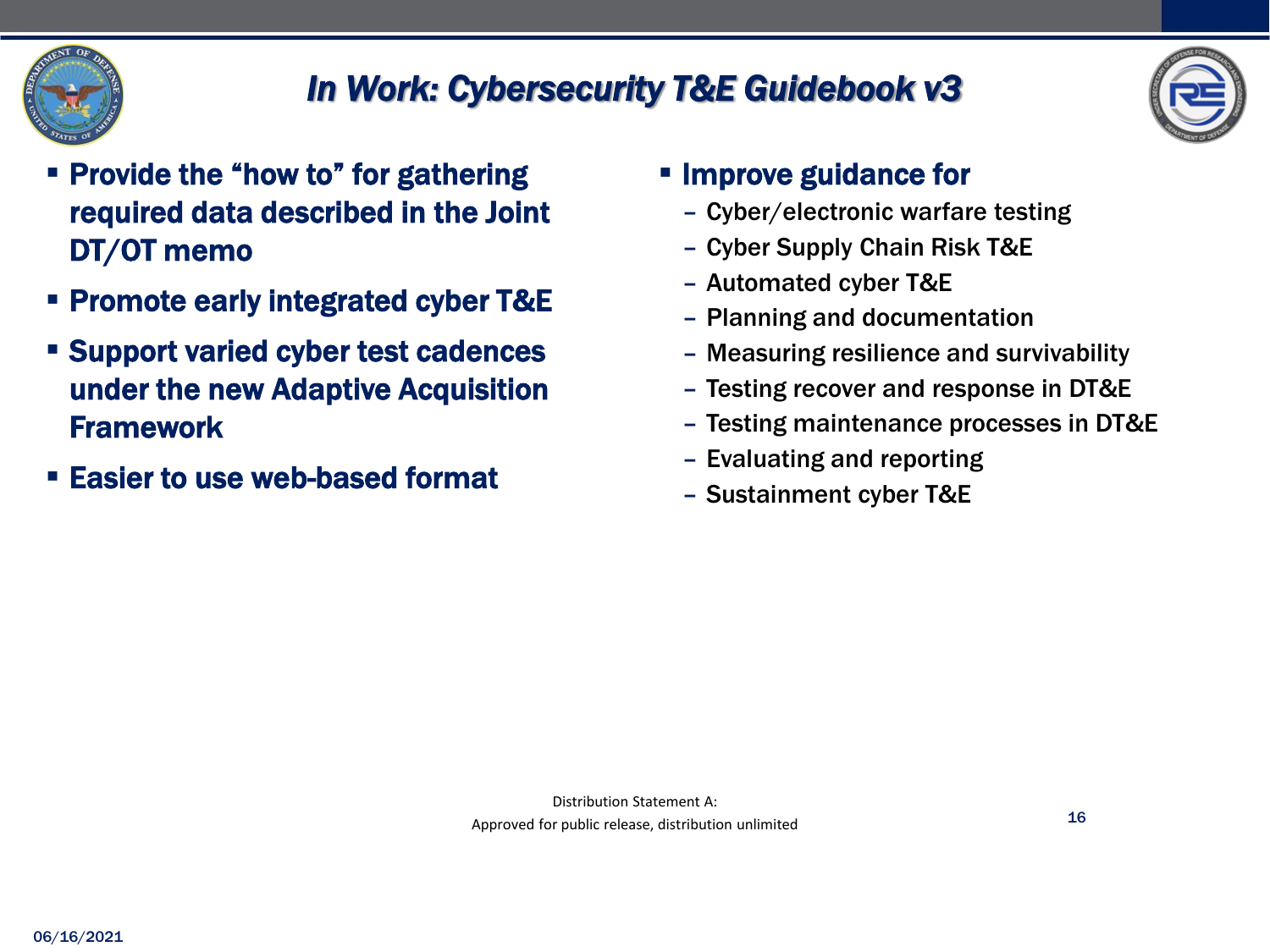

## *Now and Future: Mindset Change*



17

#### ▪ More cyber T&E, not less

- Integrated testing essential for rapid programs
- Early planning critical to defining the cadence and scope
- Test "ilities" in contested cyber environment
- Speed can improve resilience and survivability
	- Not a given! DevOps versus DevecOps Major paradigm shifts needed critical thinking and planning
- Commercial clouds are not necessarily secure shared security roles it is usually your fault, not the cloud provider's
	- Cyber DT&E in a twin environment with twin interface representation
- Zero trust architectures
	- Don't trust, always verify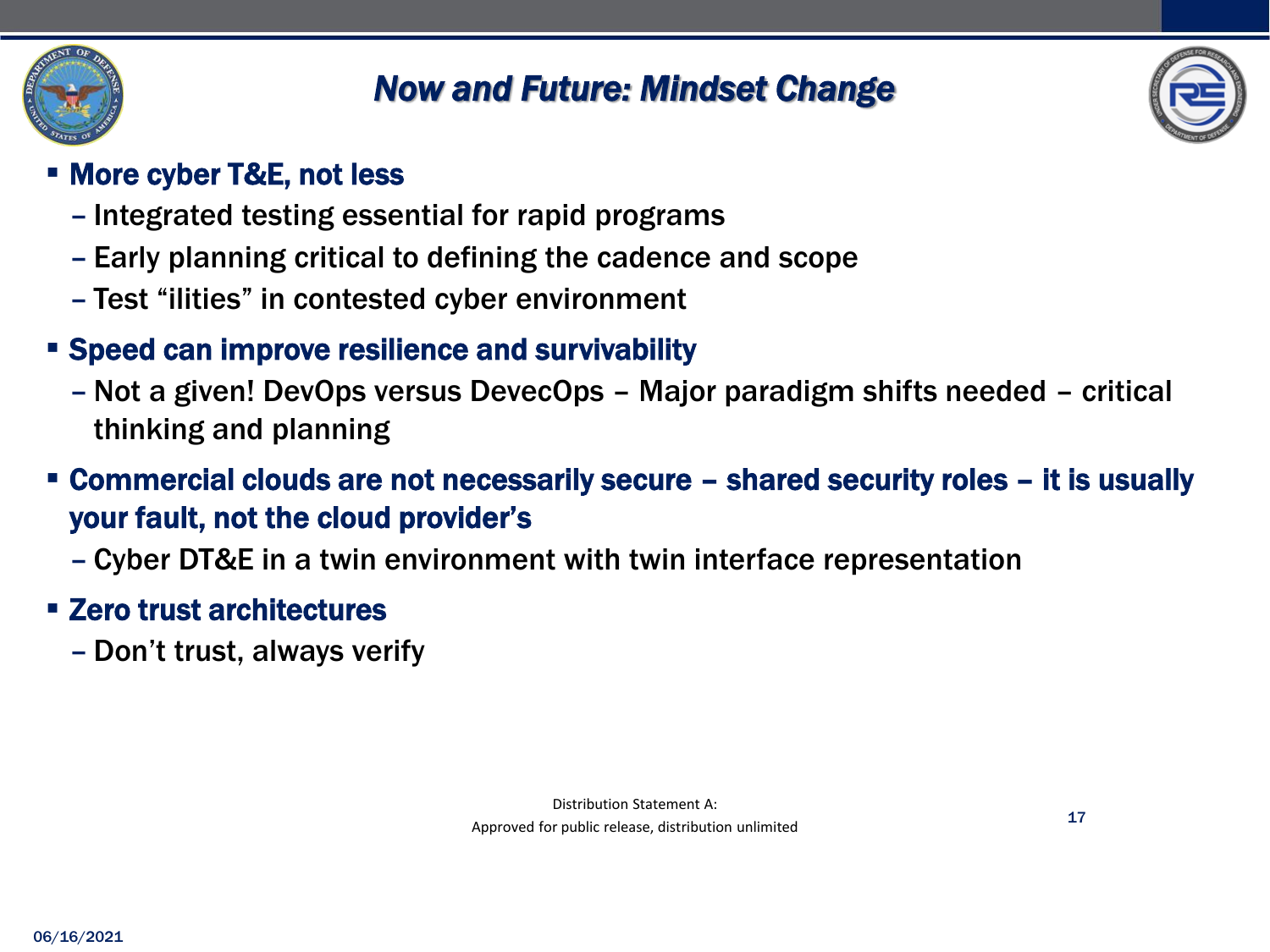

## *Cyber Test and Evaluation in 5+ Years*



18

### ▪ Automated cyber T&E moving from software to operational technology

- Incorporating more modeling and simulation as well as Artificial Intelligence/Machine Learning (AI/ML)
- Digital Twins, Model Based Systems Engineering
- Software modeling (test like you fight, before you build)

### ▪ Cyber T&E techniques for AI/ML enabled systems

- Better understanding and awareness of the full attackable surface
	- Development and test environments, processes (human roles), and tools
	- Infrastructure and interface dependencies

▪ Cyber T&E that addresses complex attacks by incorporating interrelated capabilities (EW, IO, deception)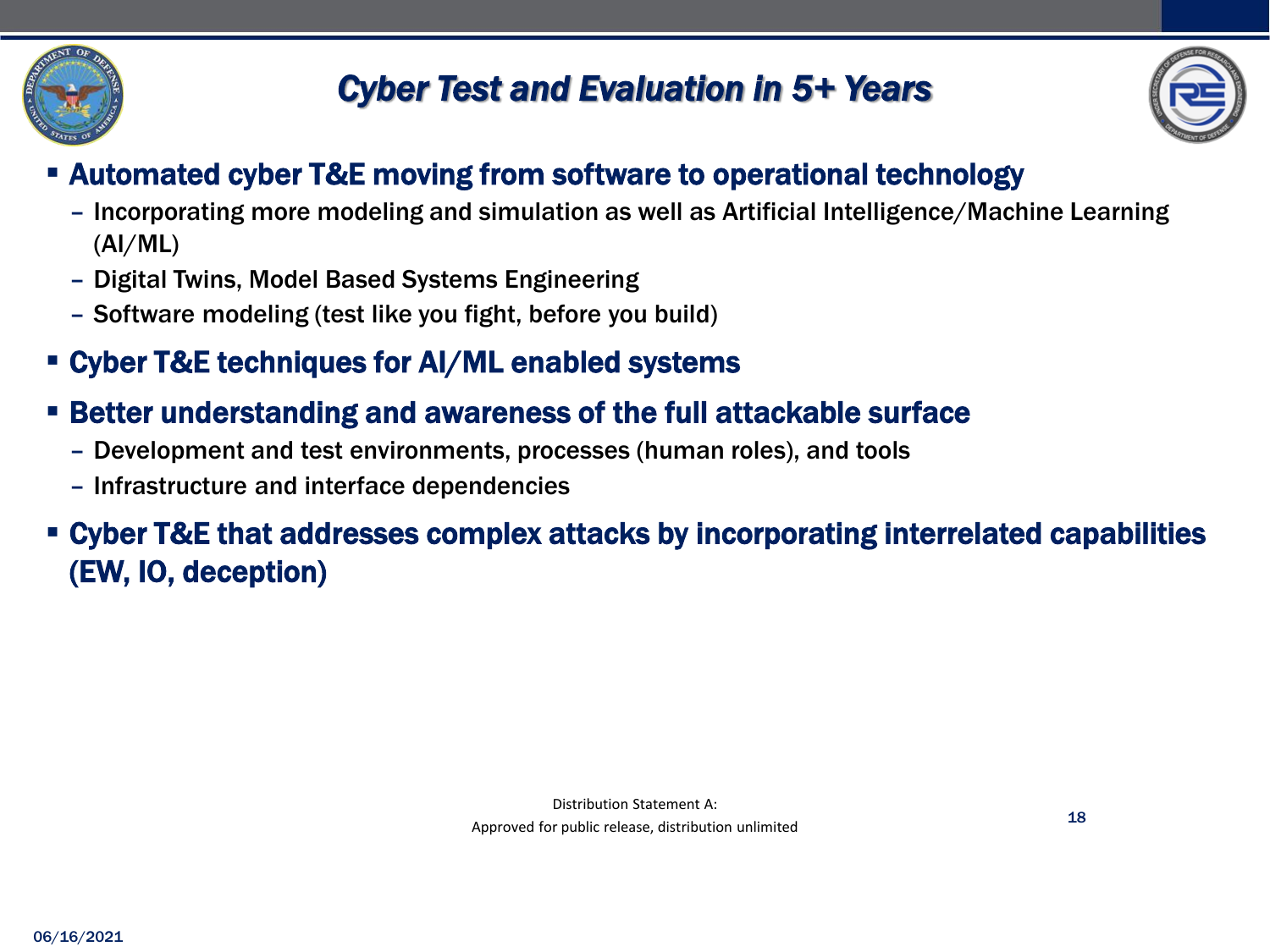



- Model-Based Systems Engineering and Digital Engineering
	- Mission capability models that align to system providing capability models capability based cyber T&E ("ilities")
	- Need a single cyber schema to define resilience, survivability
	- Cyber tools perform analytics and cyber testing of the model
- Using simulated interfacing and interdependent systems to fully examine the attack paths and vulnerabilities with digital twins
	- Multi-use testing environment for "ilties"
- Increased contractual liability and regulatory requirements
- Cyber readiness level definitions with readiness progression akin to Technology Readiness Levels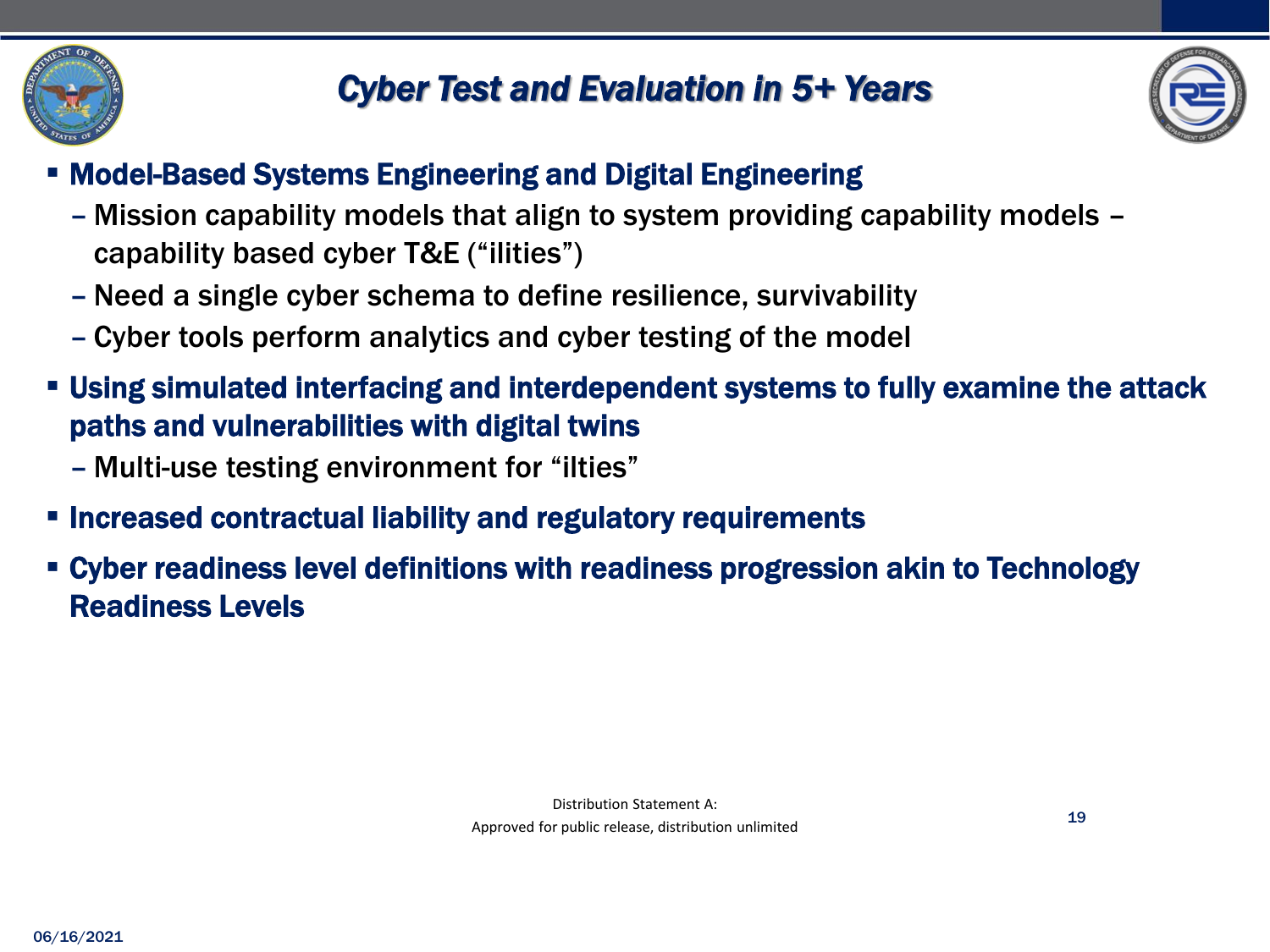

## *What DoD Needs to Improve*



### **Example 1 Request for Proposal Language for Cyber DT&E**

- Sub-component, component, sub system threat and mission informed
- Cyber Supply Chain Risk T&E
- Mitigation/fixes
- Contractor demonstrates cyber resilience and survivability performance
- Product acceptance cyber T&E
- Integrated contractor/government cyber DT&E
	- Mission impact informed; intelligence informed (but not dependent)
	- Tool and threat sharing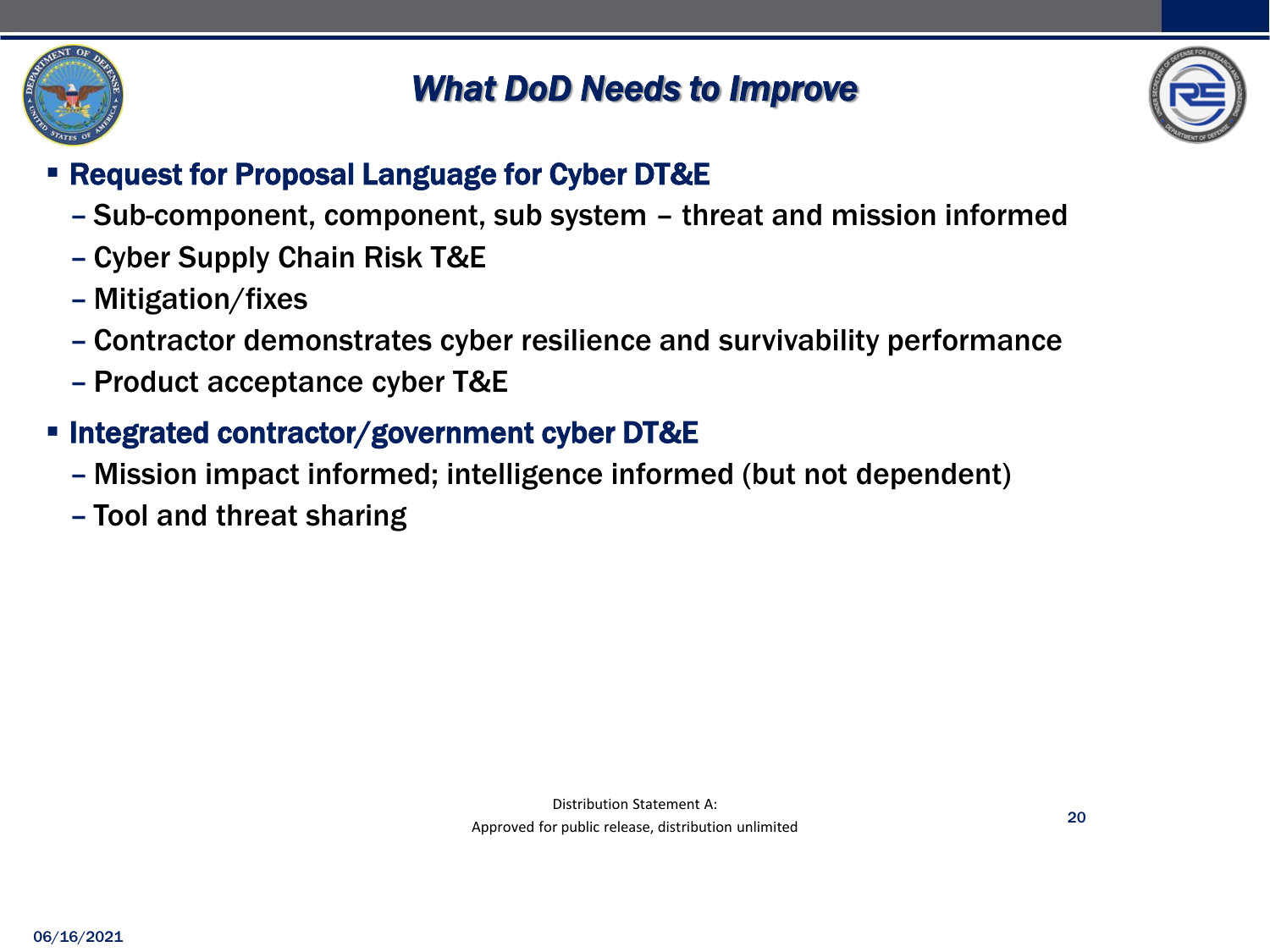

## *Industry Evolution*



- Submit clarifying questions to request for proposals
	- Help DoD provide clearer resilience, survivability, and cyber T&E requirements
- Scrutinize your supply chain, development and test environment, processes, and tools
- Educate across your organizations Think Like a Hacker
- Build and engineer for resilient proof of concepts test "ilities"
	- Don't design and engineer re-using components or using new components that have never been proven/designed to be DoD-mission resilient
- Seek to integrate the government cyber T&E organizations from the start of a contract
- **EXA) EXA) EXA) EXA) EXA) EXA) EXASPED IS EXAMPLE FOR FIGURE FIGURER** FIGURER **FIGURER** FIGURER SYSTEMS engineering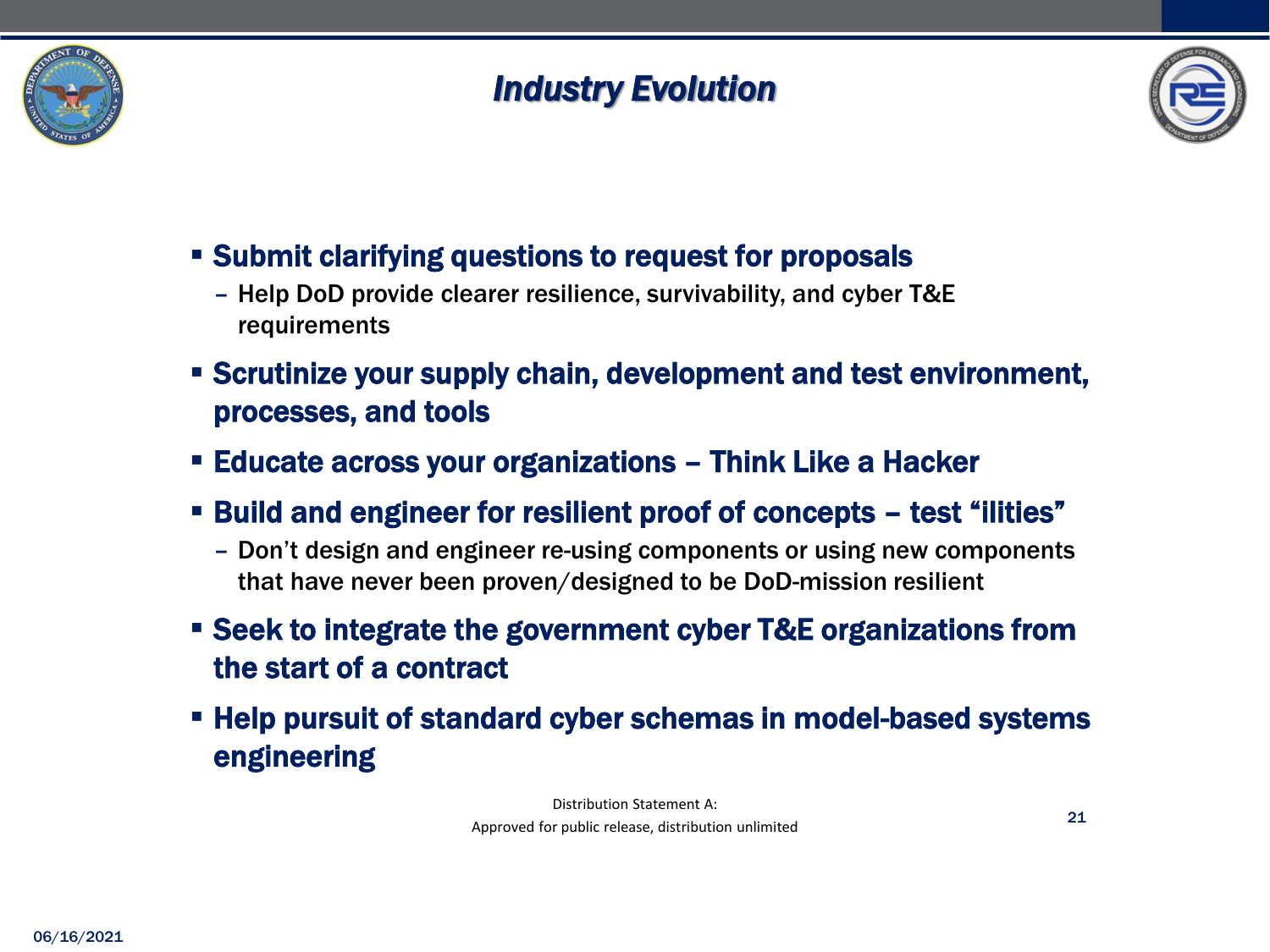





#### sarah.m.standard.civ@mail.mi l

06/16/2021 22